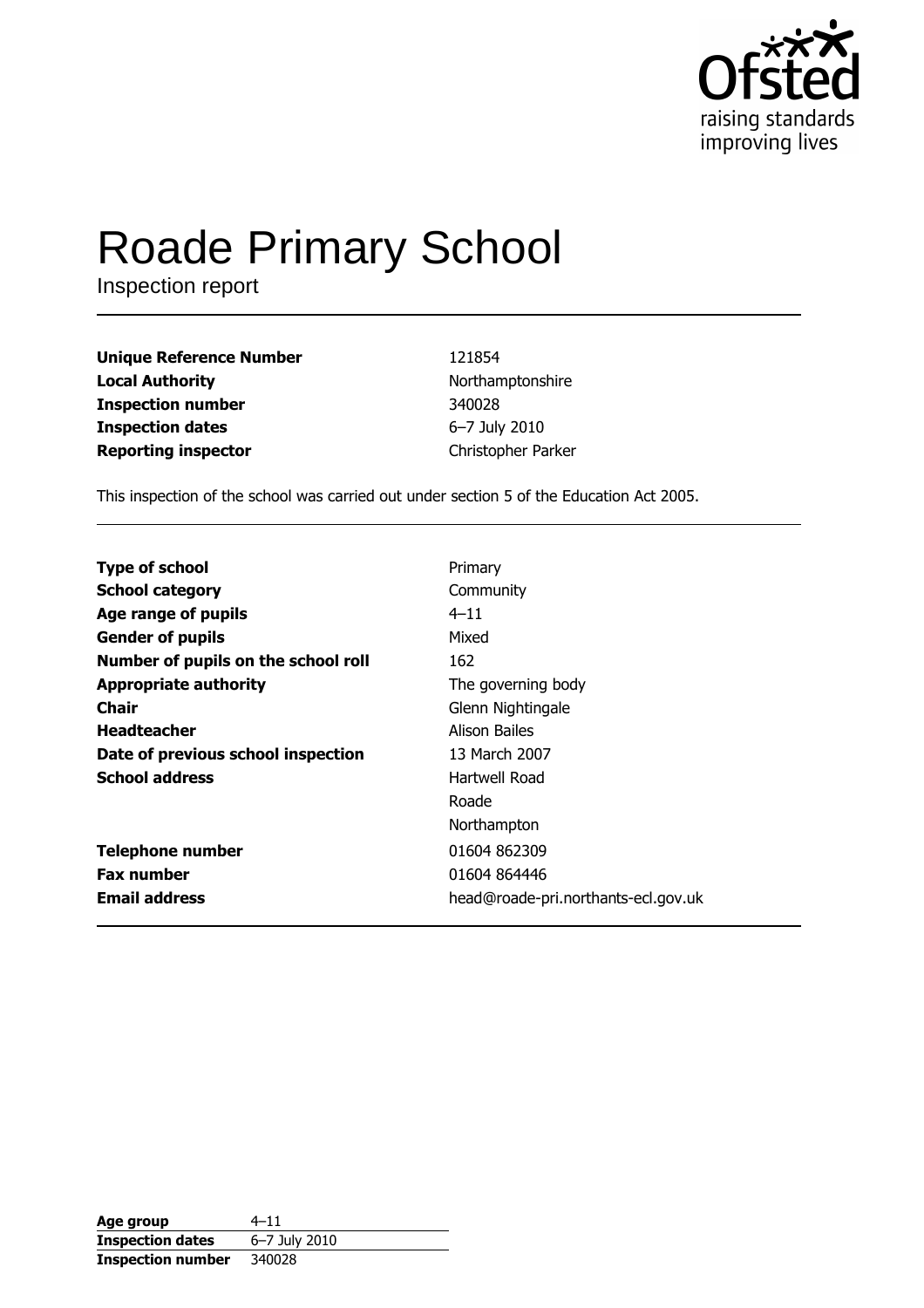The Office for Standards in Education, Children's Services and Skills (Ofsted) regulates and inspects to achieve excellence in the care of children and young people, and in education and skills for learners of all ages. It regulates and inspects childcare and children's social care, and inspects the Children and Family Court Advisory Support Service (Cafcass), schools, colleges, initial teacher training, work-based learning and skills training, adult and community learning, and education and training in prisons and other secure establishments. It rates council children's services, and inspects services for looked after children, safequarding and child protection.

Further copies of this report are obtainable from the school. Under the Education Act 2005, the school must provide a copy of this report free of charge to certain categories of people. A charge not exceeding the full cost of reproduction may be made for any other copies supplied.

If you would like a copy of this document in a different format, such as large print or Braille, please telephone 08456 404045, or email enquiries@ofsted.gov.uk.

You may copy all or parts of this document for non-commercial educational purposes, as long as you give details of the source and date of publication and do not alter the documentation in any way.

Royal Exchange Buildings St Ann's Square Manchester M2 7LA T: 08456 404045 Textphone: 0161 618 8524 E: enquiries@ofsted.gov.uk W: www.ofsted.gov.uk © Crown copyright 2010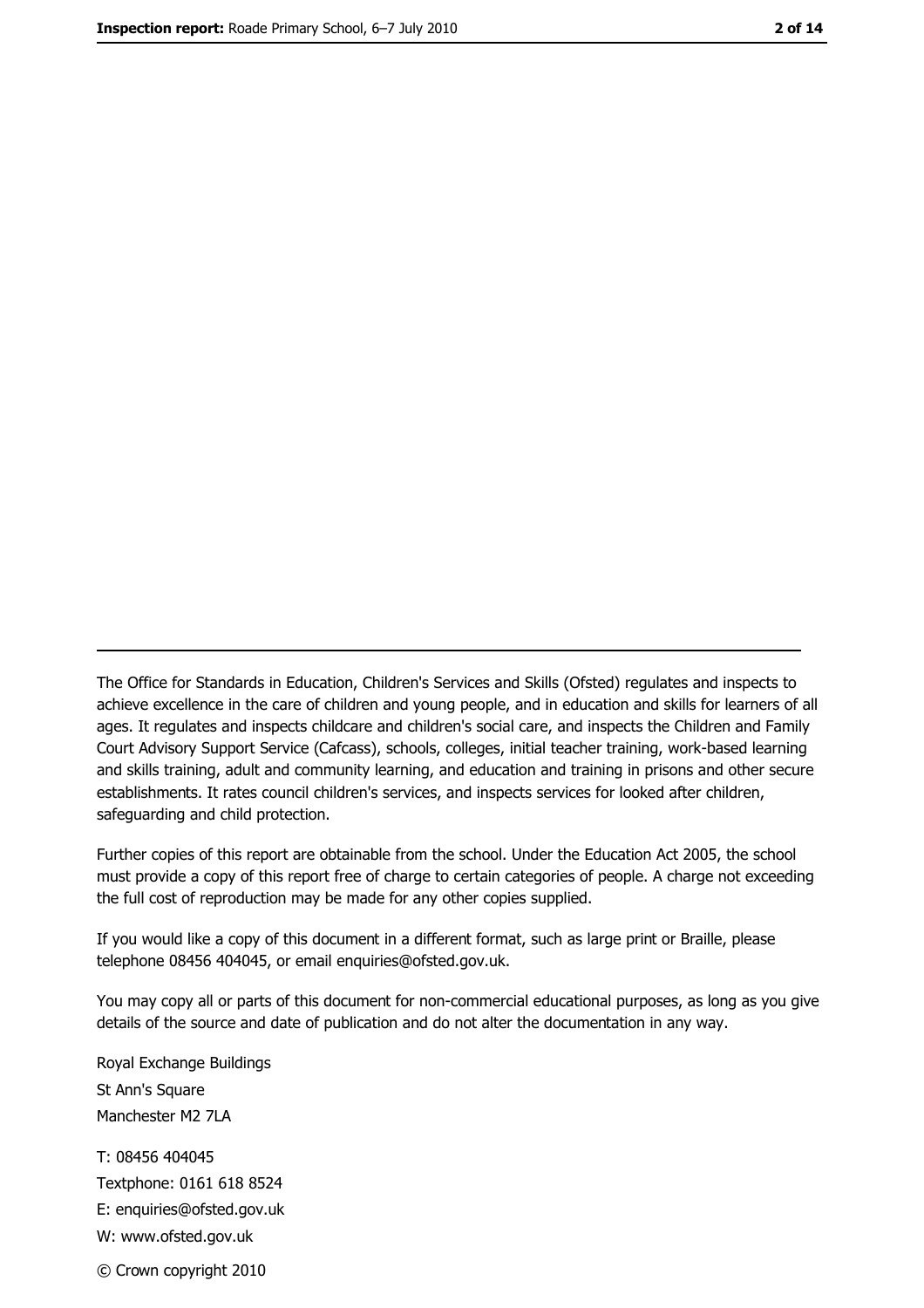# **Introduction**

This inspection was carried out by two additional inspectors. Fifteen lessons, taught by seven teachers, were observed. Meetings were held with pupils, the headteacher, subject leaders and the Chair of Governors. The inspectors looked at records of the pupils' progress, lesson plans, some of the school's policies and a sample of the pupils' work. Questionnaire responses from staff, pupils and 54 parents and carers were analysed.

The inspection team reviewed many aspects of the school's work. It looked in detail at the following:

- the impact of school improvement planning, subject leadership, the curriculum and  $\blacksquare$ teaching on pupils' learning, progress and attainment in writing
- how well barriers to learning have been overcome as a result of the support and  $\blacksquare$ quidance given to pupils facing particular challenges
- the steps taken to improve outdoor learning in the Early Years Foundation Stage.  $\blacksquare$

# Information about the school

The school is slightly smaller than the average primary. The proportions of those known to be eligible for free school meals, those from minority ethnic groups, and those who speak English as an additional language are all much lower than average. The number of pupils with special educational needs and/or disabilities is broadly average, but there are a higher proportion of pupils with statements of special educational needs than is usually found.

The school has a number of accreditations including the Healthy School Award and the Northamptonshire Active Young Citizens Award.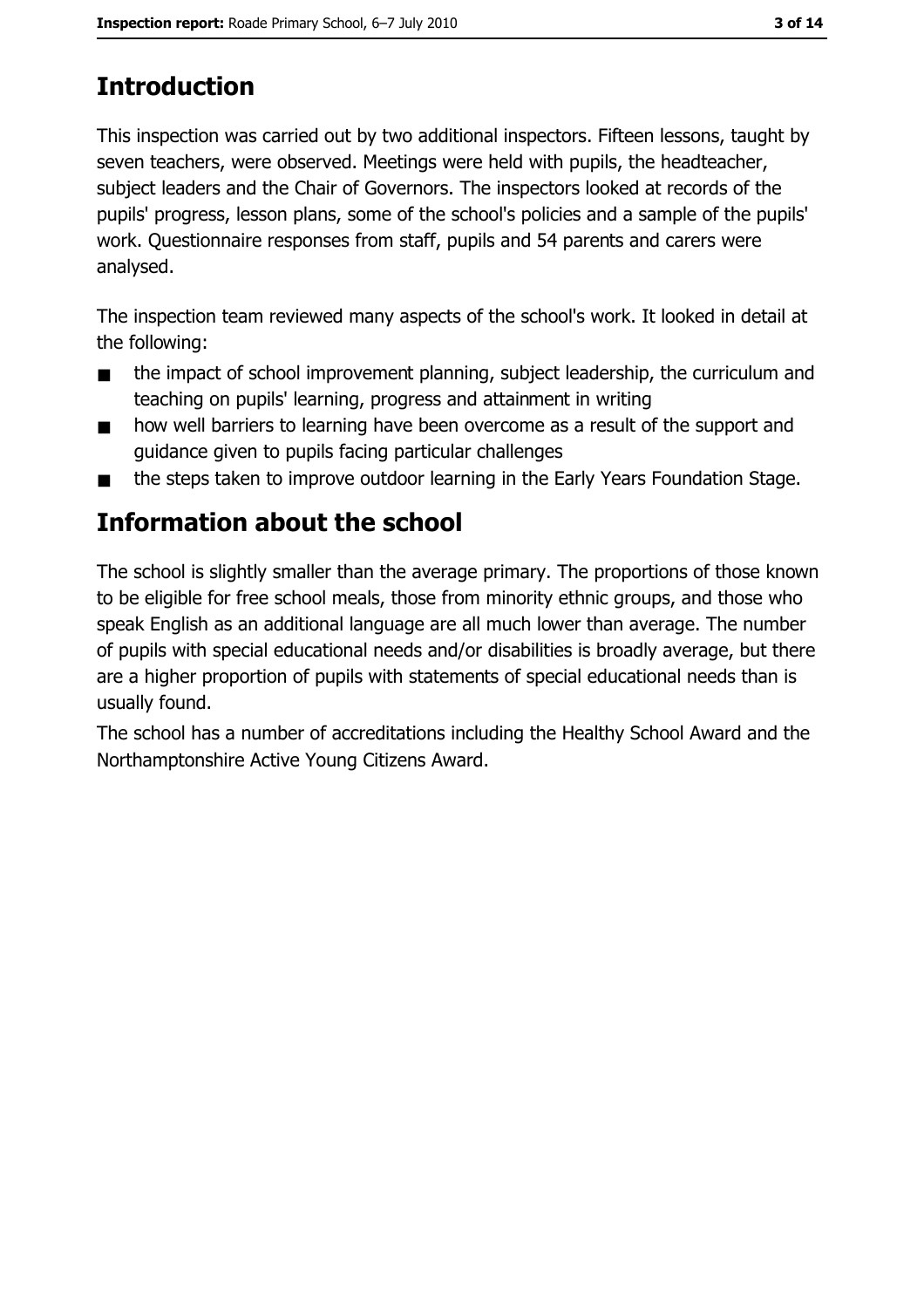# **Inspection judgements**

## Overall effectiveness: how good is the school?

## The school's capacity for sustained improvement

## **Main findings**

This is a good school. Pupils are very motivated because they find the school's curriculum interesting and many activities memorable. The headteacher and staff have developed an outstanding curriculum. The pupils talk with great enthusiasm about the events and activities that have grabbed their imagination. Parents also commented on the success of the curriculum, one writing the 'toy museum was a particular hit!' The enthusiasm of the staff and pupils permeates all aspects of learning. Older pupils know and discuss the levels they are working at, their targets and what they need to do to improve. Pupils contribute confidently to discussions because the ethos is so positive and supporting.

These elements of the school's work, together with good teaching, and excellent care, guidance and support, are resulting in quickly rising attainment which is now above average. The pupils' progress is also accelerating. Pupils, including those with special educational needs and/or disabilities, are making good progress.

As a result of excellent safeguarding arrangements, parents and pupils are unanimous in their view that the school keeps them as safe as possible. Behaviour is excellent. The pupils are polite and very well mannered. The school's partnership with parents is extremely productive. Parents refer to 'great communication', and are provided with an excellent range of information. Events such as the recent literacy evening, where Year 6 reading ambassadors gave a presentation on the importance of reading, have been very effective in promoting a partnership in learning.

Since the last inspection the school has made considerable improvements. Expectations are high throughout the school. Marking is very effective in helping the pupils to improve their work, and subject leaders play a full role in the leadership of the school, robustly monitoring and evaluating the pupils' performance in each subject.

Central to the improvement of the school is the headteacher's excellent leadership and management of teaching and learning. The governing body and the staff are ambitious and keen to improve the school further. Together they carry out detailed and accurate self-evaluation which is supported by a comprehensive range of evidence. Although leaders and managers know the strengths and areas for improvement, the resulting development plan is not focused sharply enough on the most pressing priorities. Similarly, there is a lack of clarity about the desired impact on pupils' learning and progress, and the precise criteria against which success can be measured. Nevertheless, given the improvements since the last inspection, especially in the quality of teaching, the school has a good capacity to improve further.

| ↗ |
|---|
| ↗ |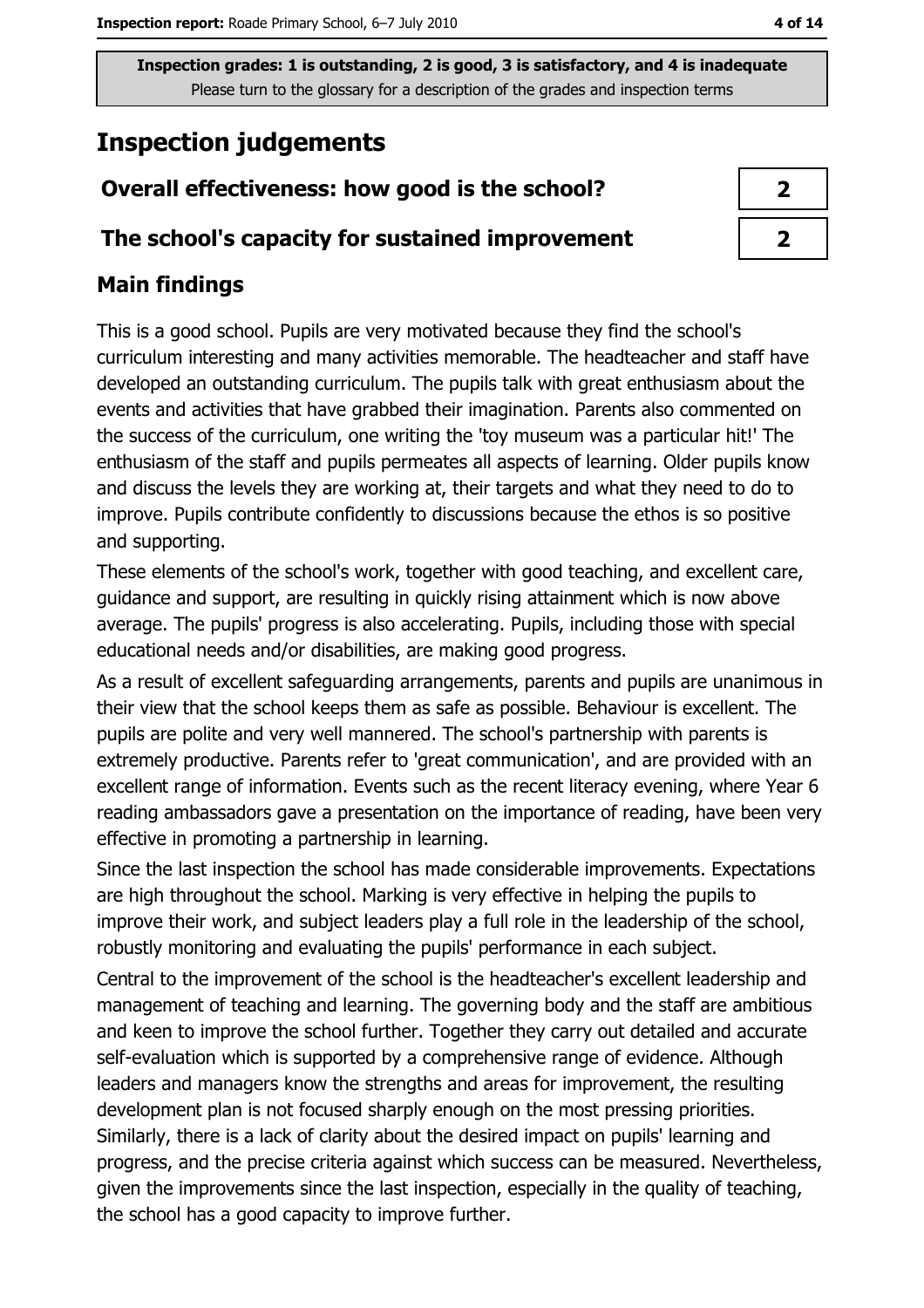## What does the school need to do to improve further?

- $\blacksquare$ Ensure the school development plan sets out clearly and in detail:
	- exactly what improvements are needed
	- the expected impact on pupils' learning and progress
	- the criteria against which success can be measured.  $\equiv$

#### **Outcomes for individuals and groups of pupils**

The pupils are achieving well. They eniov lessons very much and reflect maturely on how the 'new' curriculum motivates them and provides interesting opportunities for learning new knowledge and skills. In Years 1 and 2 the pupils make good progress. They listen carefully to their teachers, and learn and practise new skills enthusiastically. During the inspection, pupils in Years 1 and 2 were highly engaged in interesting activities around a Brazil theme that, for example, encouraged them to talk about and share words that described animals of the rainforest. The teacher's constant questioning and prompting enhanced their learning.

In Years 3 to 6, many of the lessons seen during the inspection used a visit to London Zoo as a stimulus for both writing and solving mathematical problems. Scrutiny of the work completed by pupils this year shows that in Year 6 they complete a very good range of activities that clearly enthuse them and, as a result, make particularly strong progress. The school's comprehensive analysis of progress and the results of recent tests at the end of Year 6 confirm that attainment has improved considerably this year. Pupils who have special educational needs and/or disabilities are very well supported by teaching assistants, who provide excellent care and patient quidance. This allows individual pupils to make good progress as they get older, and to attain at levels which are getting closer to their peers.

The pupils make a good contribution to their own and the local communities. The oldest pupils work as reading ambassadors, illustrating well how they support and influence younger pupils. Rates of attendance are high, and pupils' attitudes to learning are very positive. There is an extremely positive ethos within the school, with high expectations for very good behaviour and for consideration of others. When asked about bullying, one pupil replied, 'it's not anything that happens in this school'.

These are the grades for pupils' outcomes

 $\overline{\mathbf{2}}$ 

The grades for attainment and attendance are: 1 is high; 2 is above average; 3 is broadly average; and 4 is low.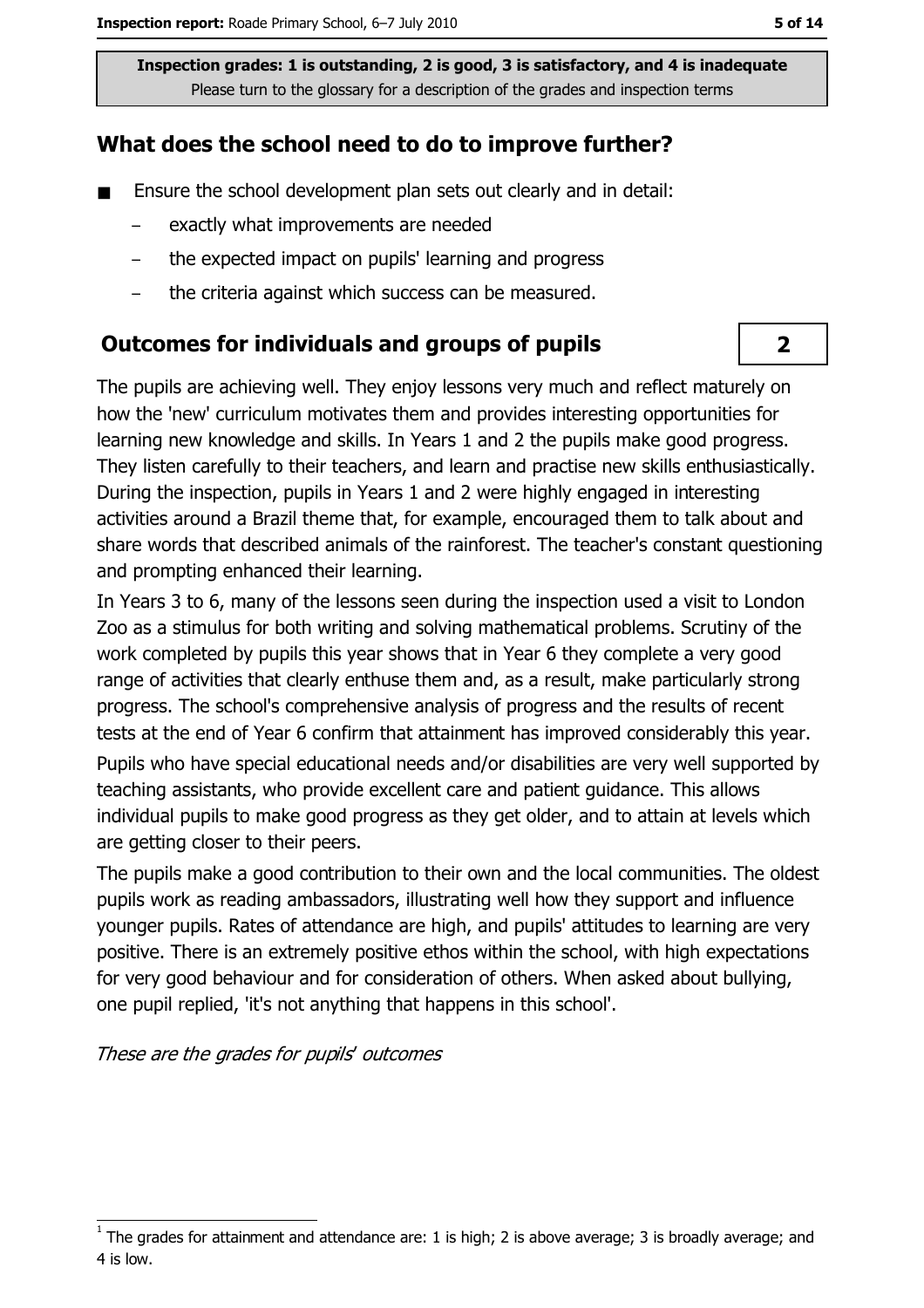| Pupils' achievement and the extent to which they enjoy their learning                                                     | 2                       |
|---------------------------------------------------------------------------------------------------------------------------|-------------------------|
| Taking into account:<br>Pupils' attainment <sup>1</sup>                                                                   | $\mathcal{P}$           |
| The quality of pupils' learning and their progress                                                                        | 2                       |
| The quality of learning for pupils with special educational needs and/or<br>disabilities and their progress               | 2                       |
| The extent to which pupils feel safe                                                                                      | 1                       |
| <b>Pupils' behaviour</b>                                                                                                  |                         |
| The extent to which pupils adopt healthy lifestyles                                                                       | $\overline{\mathbf{2}}$ |
| The extent to which pupils contribute to the school and wider community                                                   |                         |
| The extent to which pupils develop workplace and other skills that will<br>contribute to their future economic well-being | $\overline{\mathbf{2}}$ |
| Taking into account:<br>Pupils' attendance <sup>1</sup>                                                                   | 1                       |
| The extent of pupils' spiritual, moral, social and cultural development                                                   |                         |

#### How effective is the provision?

Improvements in marking since the last inspection are central to the good progress that pupils are making, particularly in writing. Teachers give clear guidance to pupils about what they need to learn next, in the form of targets and in comments on their work. One pupil said that the teachers 'will always go over things to help you to understand'. The teachers also make good links between subjects, and use visits and visitors to create interesting tasks. This was the case when Year 6 pupils were talking about and planning to write a poem about the rainforest, following their visit to London Zoo.

The thematic curriculum, developed by the school, is extremely popular with the pupils. They respond very positively to the 'wow factor' activities that the teachers plan, which absorb and maintain the pupils' interest and enthusiasm. The inflating of a hot air balloon on the playground, a visit to the north Norfolk, and a very special 'roval' visitor to Years 1 and 2 are just a few events that pupils speak animatedly about, clearly motivating them and underpinning faster progress and higher attainment. Extra-curricular learning opportunities are comprehensive, and their impact is very well illustrated by the high-quality musical performances the pupils were practising prior to a concert for parents.

Thorough recording, incisive analysis of pupils' progress, and detailed plans for pupils with special educational needs and/or disabilities all contribute to the improving attainment by the end of Year 6. The very effective care and quidance is particularly evident in the support for pupils with special educational needs and/or disabilities. The circumstances of each pupil are very well known to the headteacher, and to the teachers and the teaching assistants supporting them. This allows them to work with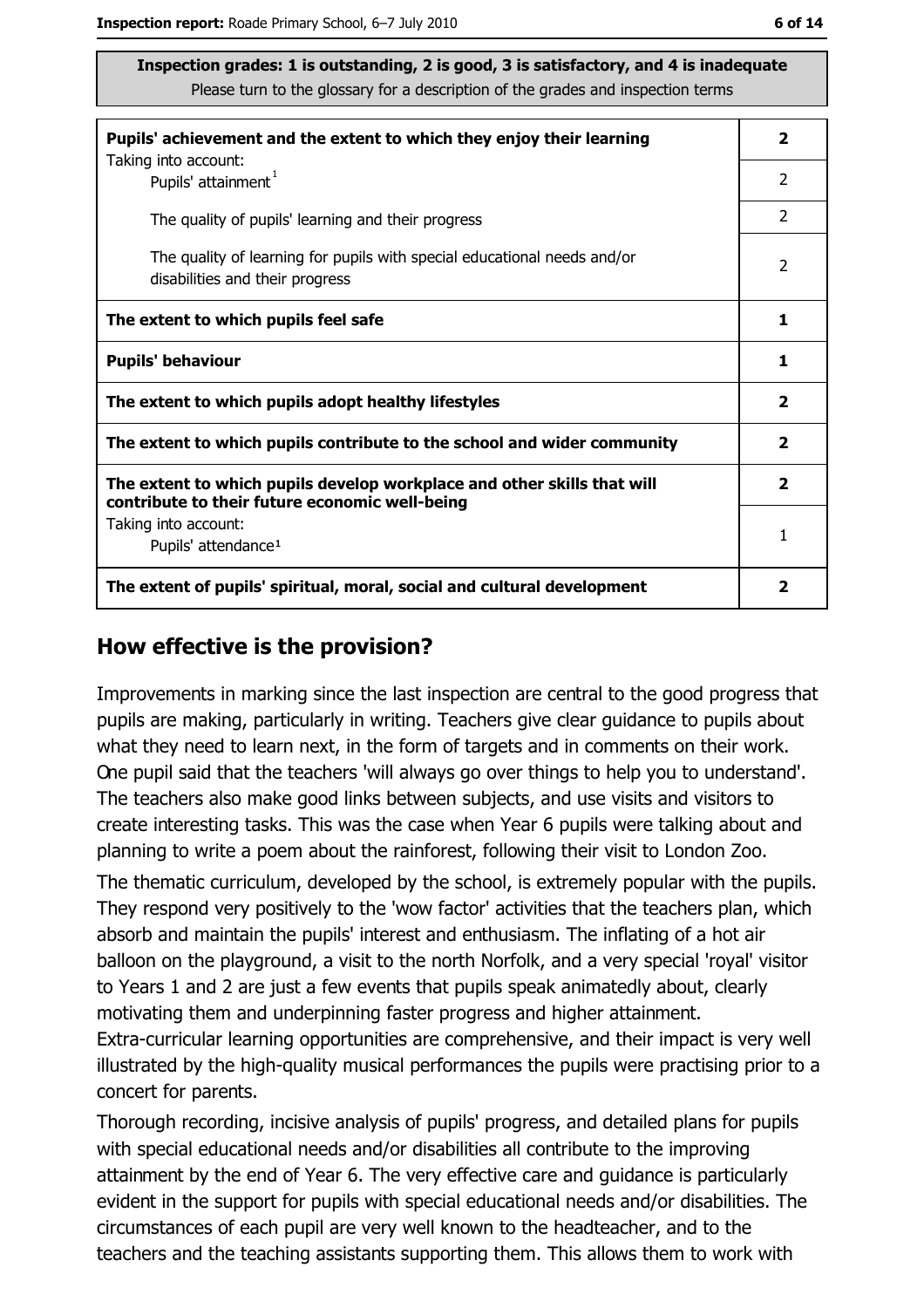parents, carers and agencies to very good effect to remove barriers to learning, particularly for those who face multiple challenges.

These are the grades for the quality of provision

| The quality of teaching                                                                                    | 2 |
|------------------------------------------------------------------------------------------------------------|---|
| Taking into account:                                                                                       |   |
| The use of assessment to support learning                                                                  |   |
| The extent to which the curriculum meets pupils' needs, including, where<br>relevant, through partnerships |   |
| The effectiveness of care, guidance and support                                                            |   |

# How effective are leadership and management?

The headteacher provides excellent leadership of teaching and learning, and a clear vision for the school that pupils and staff share. Expectations are high, and the teachers are very receptive to initiatives, such as the thematic approach to delivering the curriculum, that have improved learning and accelerated progress. There has been evident impact from the wide range of strategies devised to accelerate progress, but formal development planning is not as fine-tuned as other aspects of leadership. The plan is very clear about the broad areas for improvement, but does not have a sharp enough focus to move the school onto the highest level.

The monitoring of the quality of teaching is very well focused on helping the individual teachers to improve their practice. As a result, teaching has improved and continues to improve. The headteacher and subject leaders check the quality of the pupils' work and the teachers' lesson plans, and carry out a detailed analysis of performance on the subjects that they lead. The headteacher and literacy leader have examined the progress made by boys in reading and writing, and taken steps to ensure that all pupils are interested and motivated to learn. These steps have resulted in improved progress, and illustrate very well the school's excellent approach to equality of opportunity. This is also evident in the way the special needs coordinator carefully analyses the progress made by pupils with special educational needs and/or disabilities.

Members of the governing body are very involved in the life of the school visiting lessons and evaluating its performance. The governing body is focussing on further improving its own performance so that it can play its part in continuing the school's pursuit of excellence, for example by developing an approach to discussing with pupils their perceptions of the school.

There are excellent arrangements in place to make sure that the pupils are as safe possible. Day-to-day arrangements are realistic and proportionate. Risk assessments for the many visits the pupils undertake are comprehensive. There is a good-guality action plan to develop community cohesion which has resulted in a growing range of national and global contacts to broaden the pupils' outlook.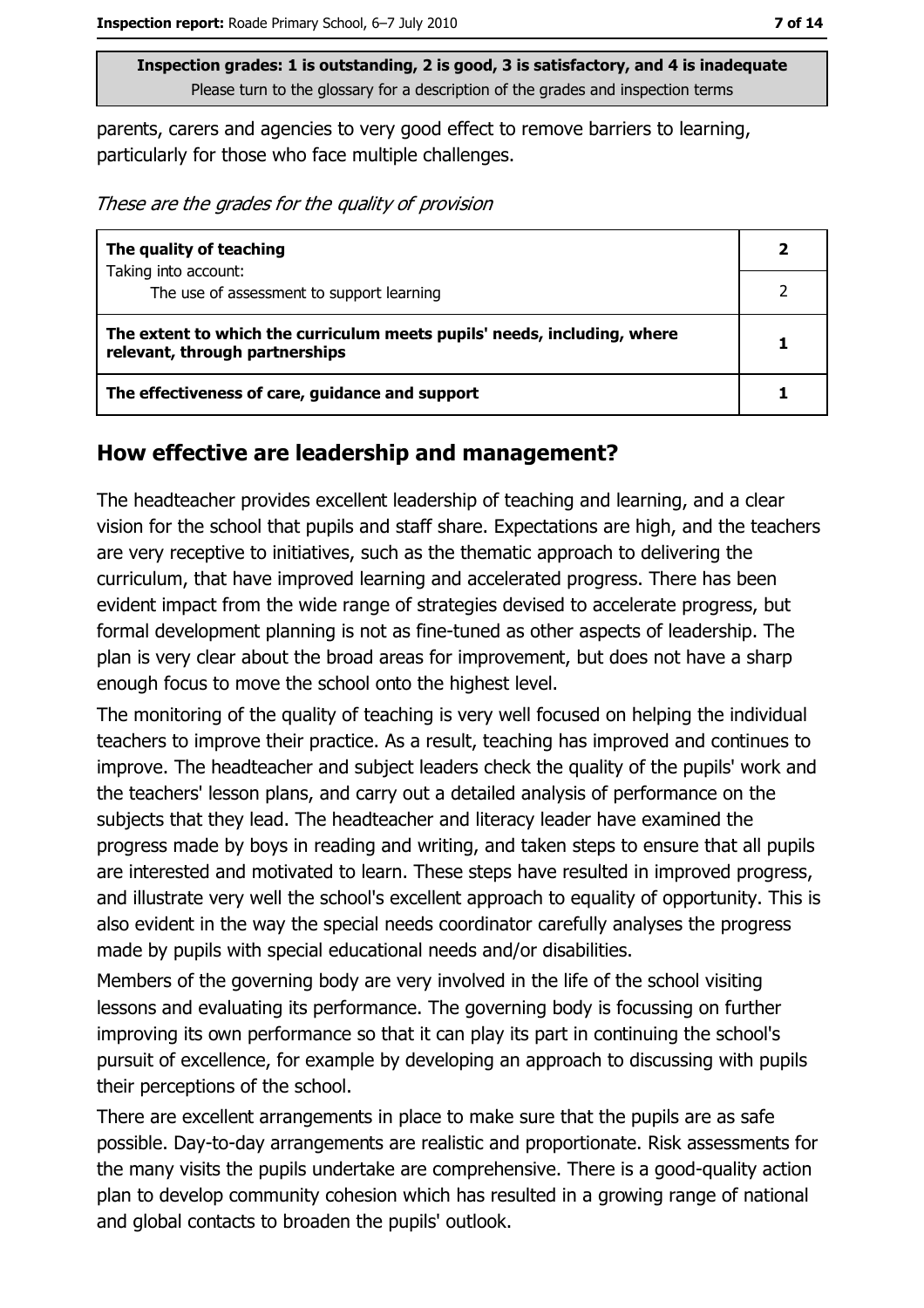These are the grades for leadership and management

| The effectiveness of leadership and management in embedding ambition and<br>driving improvement                                                                     | 2                        |
|---------------------------------------------------------------------------------------------------------------------------------------------------------------------|--------------------------|
| Taking into account:<br>The leadership and management of teaching and learning                                                                                      |                          |
| The effectiveness of the governing body in challenging and supporting the<br>school so that weaknesses are tackled decisively and statutory responsibilities<br>met | $\overline{\phantom{a}}$ |
| The effectiveness of the school's engagement with parents and carers                                                                                                | 1.                       |
| The effectiveness of partnerships in promoting learning and well-being                                                                                              | 2                        |
| The effectiveness with which the school promotes equality of opportunity and<br>tackles discrimination                                                              | 1                        |
| The effectiveness of safeguarding procedures                                                                                                                        | 1                        |
| The effectiveness with which the school promotes community cohesion                                                                                                 | $\overline{\mathbf{2}}$  |
| The effectiveness with which the school deploys resources to achieve<br>value for money                                                                             | 2                        |

## **Early Years Foundation Stage**

Children are taught well so that they make good progress and are well prepared for Key Stage 1 by the end of the Reception Year. The children enjoy the activities, both the ones that are led by adults and those that they choose themselves. The adults make effective use of the indoor and outdoor facilities and resources. The extended covered area has enhanced the range of activities planned and made available to the children.

Most children display considerable confidence when talking to adults and learning new skills. The adults encourage the children to become increasingly independent. Children tick off on their 'jobs list' the activities they have completed. The adults are very involved in making all activities purposeful, and guide learning successfully. Occasionally the children are left slightly too long without adult intervention and opportunities extend learning further are missed. Careful deployment allows the adults to continually monitor and assess each child's progress. During the inspection the children took part in the Brazil theme day along with the pupils in Years 1 and 2. They attended a samba workshop, where they participated fully, gained new vocabulary and developed their sense of rhythm. Some wrote postcards, with a few children spelling some simple words correctly.

The Early Years Foundation Stage leader works closely with parents and carers, and encourages their involvement, particularly in language development activities. She monitors the progress made by the children in all areas of learning, including those with special educational needs and/or disabilities, and keeps the headteacher and governors abreast of the children's overall needs and their development.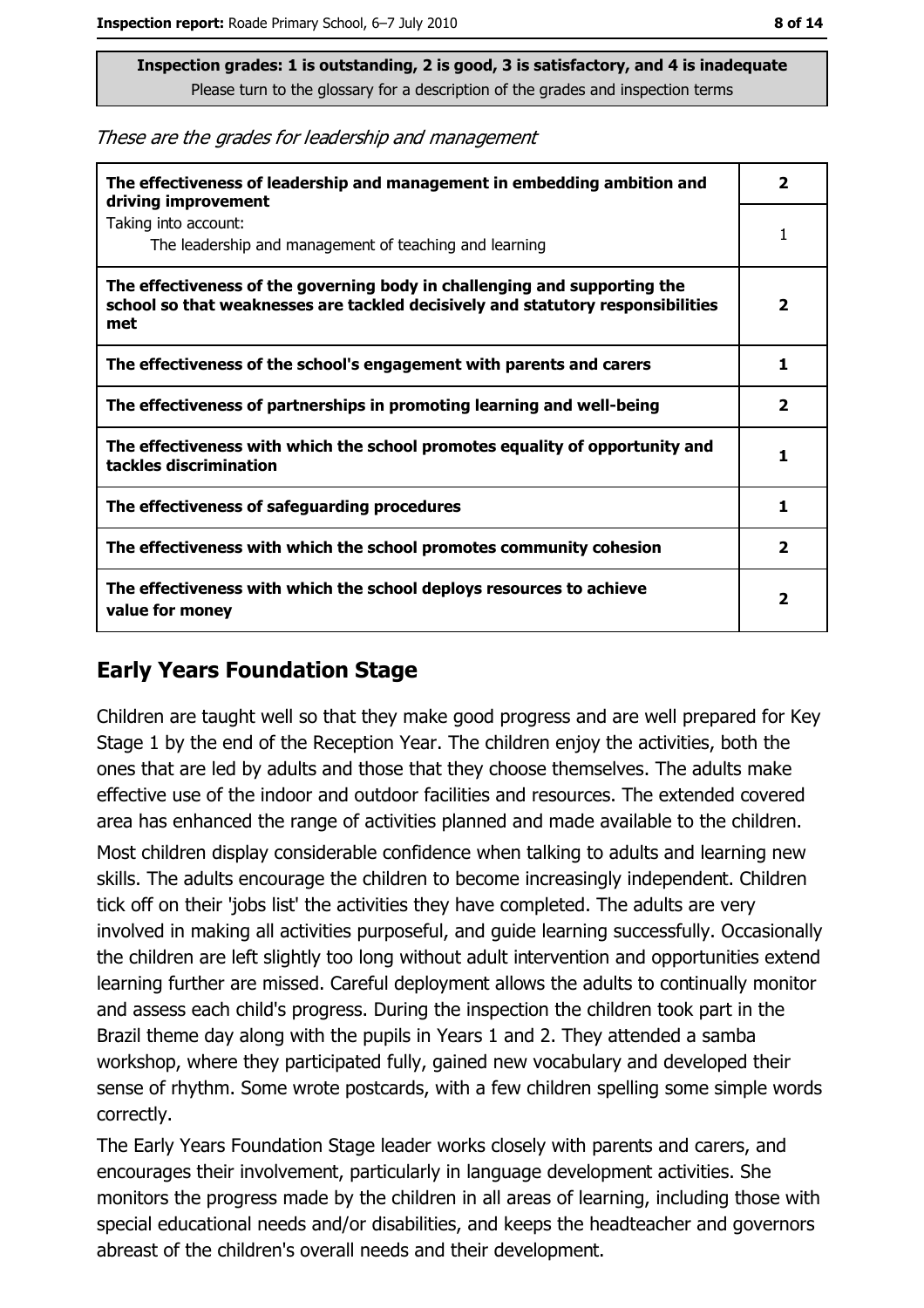These are the grades for the Early Years Foundation Stage

| <b>Overall effectiveness of the Early Years Foundation Stage</b>                             |  |
|----------------------------------------------------------------------------------------------|--|
| Taking into account:<br>Outcomes for children in the Early Years Foundation Stage            |  |
| The quality of provision in the Early Years Foundation Stage                                 |  |
| The effectiveness of leadership and management of the Early Years<br><b>Foundation Stage</b> |  |

#### **Views of parents and carers**

Most parents and carers who responded to the questionnaire are very happy with school and its work. Many made very positive additional comments when they returned it, saying that they were 'delighted' and 'very pleased' with the school. A number of parents and carers said that their children had made particularly good progress. Several parents and carers of children with special educational needs and/or disabilities commented on the effective support that their children receive.

A few parents and carers expressed concerns. These focused on the promotion of healthy eating and a perceived bias towards girls in some activities. Inspectors found the pupils to be well informed about the importance of healthy lifestyles, and found the school to be particularly effective in motivating and interesting boys through a diverse curriculum.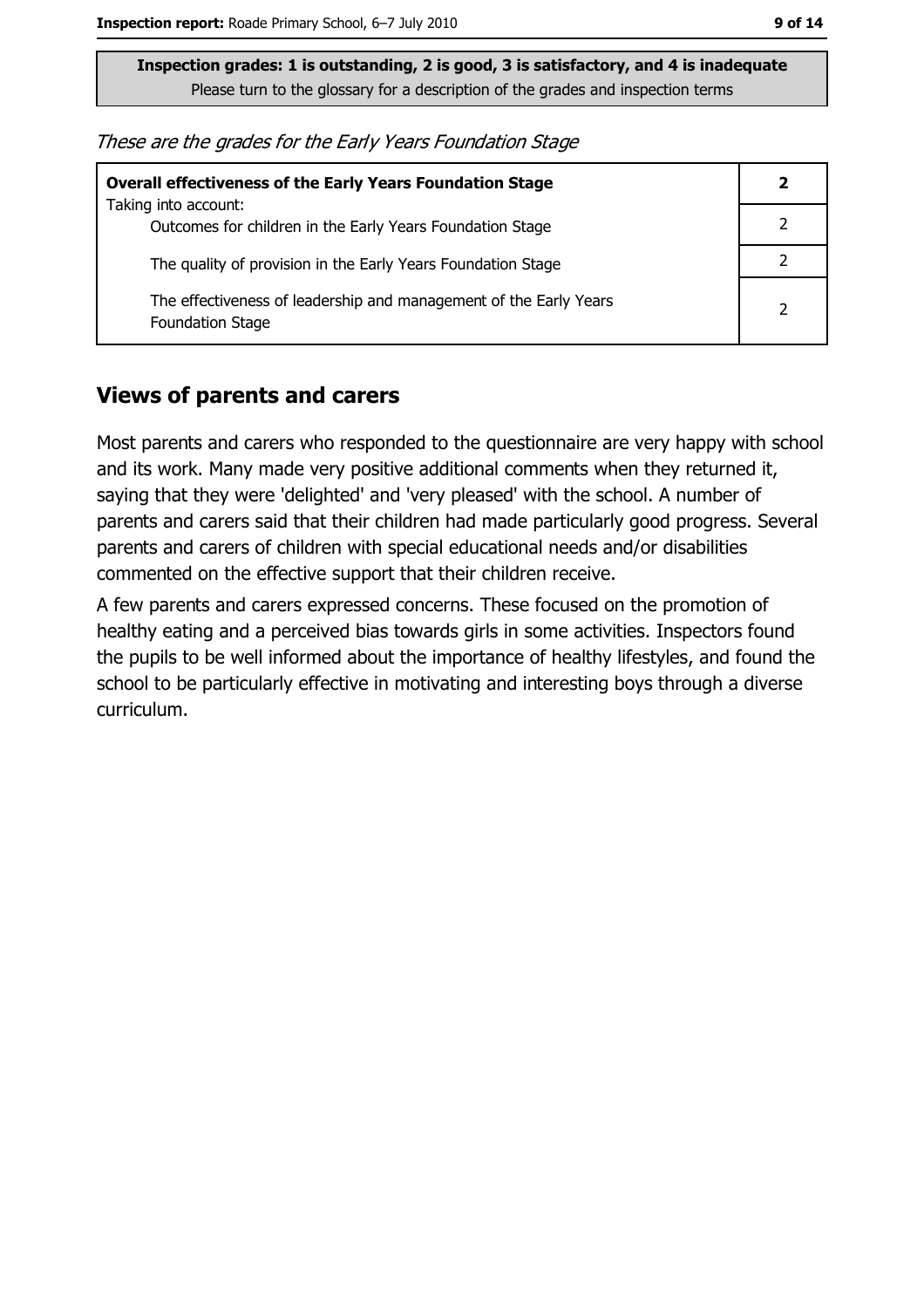#### Responses from parents and carers to Ofsted's questionnaire

Ofsted invited all the registered parents and carers of pupils registered at Roade Primary School to complete a questionnaire about their views of the school.

In the questionnaire, parents and carers were asked to record how strongly they agreed with 13 statements about the school. The inspection team received 54 completed questionnaires by the end of the on-site inspection. In total, there are 162 pupils registered at the school.

| <b>Statements</b>                                                                                                                                                                                                                                       | <b>Strongly</b><br><b>Agree</b> |               | <b>Agree</b> |               |                | <b>Disagree</b> |                | <b>Strongly</b><br>disagree |  |
|---------------------------------------------------------------------------------------------------------------------------------------------------------------------------------------------------------------------------------------------------------|---------------------------------|---------------|--------------|---------------|----------------|-----------------|----------------|-----------------------------|--|
|                                                                                                                                                                                                                                                         | <b>Total</b>                    | $\frac{0}{0}$ | <b>Total</b> | $\frac{0}{0}$ | <b>Total</b>   | $\frac{0}{0}$   | <b>Total</b>   | $\frac{1}{2}$               |  |
| My child enjoys school                                                                                                                                                                                                                                  | 35                              | 65            | 16           | 30            | 3              | 6               | $\mathbf{0}$   | 0                           |  |
| The school keeps my child<br>safe                                                                                                                                                                                                                       | 38                              | 70            | 16           | 30            | $\mathbf 0$    | 0               | 0              | 0                           |  |
| The school informs me<br>about my child's progress                                                                                                                                                                                                      | 26                              | 48            | 19           | 35            | 8              | 15              | 0              | 0                           |  |
| My child is making enough<br>progress at this school                                                                                                                                                                                                    | 31                              | 57            | 16           | 30            | 5              | 9               | $\overline{2}$ | $\overline{4}$              |  |
| The teaching is good at this<br>school                                                                                                                                                                                                                  | 36                              | 67            | 11           | 20            | 3              | 6               | 0              | $\mathbf 0$                 |  |
| The school helps me to<br>support my child's learning                                                                                                                                                                                                   | 30                              | 56            | 18           | 33            | $\overline{2}$ | 4               | 0              | 0                           |  |
| The school helps my child to<br>have a healthy lifestyle                                                                                                                                                                                                | 33                              | 61            | 19           | 35            | $\overline{2}$ | 4               | 0              | $\boldsymbol{0}$            |  |
| The school makes sure that<br>my child is well prepared for<br>the future (for example<br>changing year group,<br>changing school, and for<br>children who are finishing<br>school, entering further or<br>higher education, or<br>entering employment) | 27                              | 50            | 19           | 35            | $\mathbf 0$    | 0               | $\overline{2}$ | 4                           |  |
| The school meets my child's<br>particular needs                                                                                                                                                                                                         | 29                              | 54            | 16           | 30            | 4              | 7               | 5              | 9                           |  |
| The school deals effectively<br>with unacceptable behaviour                                                                                                                                                                                             | 22                              | 41            | 26           | 48            | $\overline{4}$ | $\overline{7}$  | $\overline{2}$ | $\overline{4}$              |  |
| The school takes account of<br>my suggestions and<br>concerns                                                                                                                                                                                           | 23                              | 43            | 23           | 43            | $\overline{2}$ | 4               | $\overline{2}$ | 4                           |  |
| The school is led and<br>managed effectively                                                                                                                                                                                                            | 37                              | 69            | 12           | 22            | $\mathbf 0$    | 0               | 0              | $\mathbf 0$                 |  |
| Overall, I am happy with my<br>child's experience at this<br>school                                                                                                                                                                                     | 37                              | 69            | 10           | 19            | 6              | 11              | 0              | 0                           |  |

The table above summarises the responses that parents and carers made to each statement. The percentages indicate the proportion of parents and carers giving that response out of the total number of completed questionnaires. Where one or more parents and carers chose not to answer a particular question, the percentages will not add up to 100%.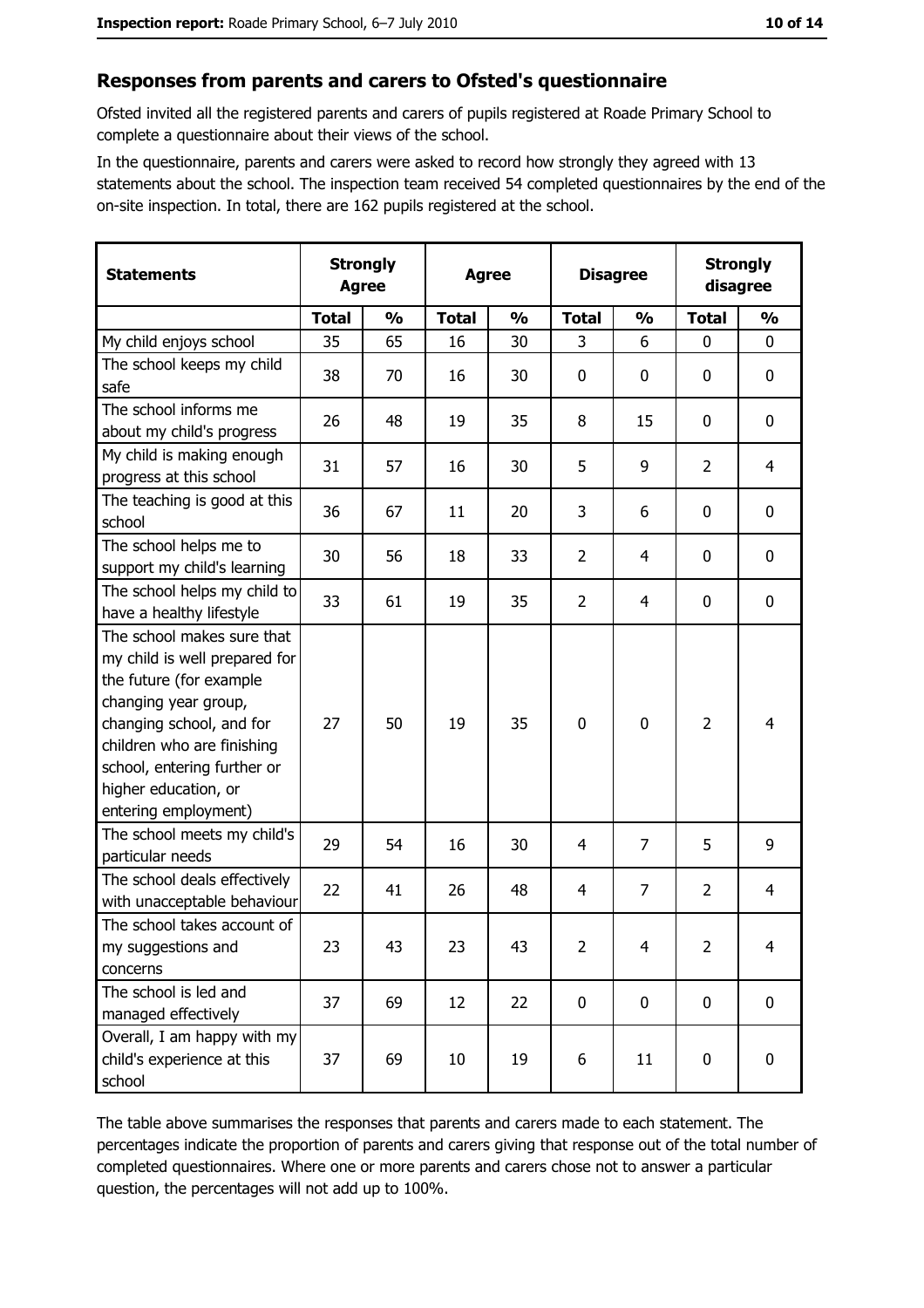# Glossary

| Grade   | <b>Judgement</b> | <b>Description</b>                                                                                                                                                                                                               |
|---------|------------------|----------------------------------------------------------------------------------------------------------------------------------------------------------------------------------------------------------------------------------|
| Grade 1 | Outstanding      | These features are highly effective. An oustanding<br>school provides exceptionally well for its pupils' needs.                                                                                                                  |
| Grade 2 | Good             | These are very positive features of a school. A school<br>that is good is serving its pupils well.                                                                                                                               |
| Grade 3 | Satisfactory     | These features are of reasonable quality. A satisfactory<br>school is providing adequately for its pupils.                                                                                                                       |
| Grade 4 | Inadequate       | These features are not of an acceptable standard. An<br>inadequate school needs to make significant<br>improvement in order to meet the needs of its pupils.<br>Ofsted inspectors will make further visits until it<br>improves. |

# What inspection judgements mean

## **Overall effectiveness of schools**

|                       | Overall effectiveness judgement (percentage of<br>schools) |      |                     |                   |
|-----------------------|------------------------------------------------------------|------|---------------------|-------------------|
| <b>Type of school</b> | <b>Outstanding</b>                                         | Good | <b>Satisfactory</b> | <b>Inadequate</b> |
| Nursery schools       | 51                                                         | 45   | 0                   | 4                 |
| Primary schools       | 6                                                          | 41   | 42                  | 10                |
| Secondary schools     | 8                                                          | 34   | 44                  | 14                |
| Sixth forms           | 10                                                         | 37   | 50                  | 3                 |
| Special schools       | 32                                                         | 38   | 25                  | 5                 |
| Pupil referral units  | 12                                                         | 43   | 31                  | 14                |
| All schools           | 9                                                          | 40   | 40                  | 10                |

New school inspection arrangements were introduced on 1 September 2009. This means that inspectors now make some additional judgements that were not made previously.

The data in the table above is for the period 1 September to 31 December 2009 and is the most recently published data available (see www.ofsted.gov.uk). Please note that the sample of schools inspected during the autumn term 2009 was not representative of all schools nationally, as weaker schools are inspected more frequently than good or outstanding schools.

Percentages are rounded and do not always add exactly to 100. Secondary school figures include those that have sixth forms, and sixth form figures include only the data specifically for sixth form inspection judgements.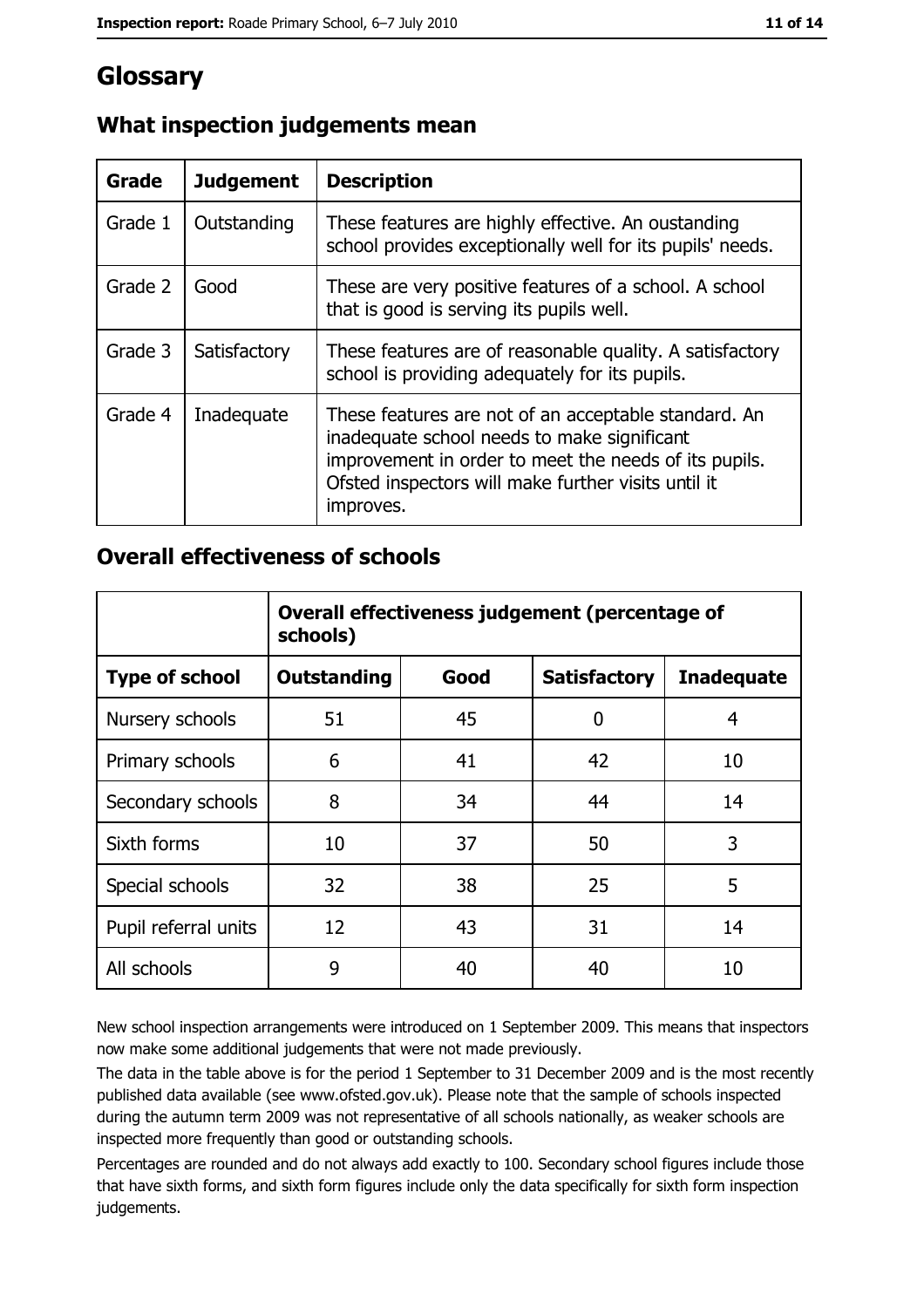# **Common terminology used by inspectors**

| Achievement:                  | the progress and success of a pupil in<br>their learning, development or training.                                                                                                                                                                                                                           |
|-------------------------------|--------------------------------------------------------------------------------------------------------------------------------------------------------------------------------------------------------------------------------------------------------------------------------------------------------------|
| Attainment:                   | the standard of the pupils' work shown by<br>test and examination results and in<br>lessons.                                                                                                                                                                                                                 |
| Capacity to improve:          | the proven ability of the school to<br>continue improving. Inspectors base this<br>judgement on what the school has<br>accomplished so far and on the quality of<br>its systems to maintain improvement.                                                                                                     |
| Leadership and management:    | the contribution of all the staff with<br>responsibilities, not just the headteacher,<br>to identifying priorities, directing and<br>motivating staff and running the school.                                                                                                                                |
| Learning:                     | how well pupils acquire knowledge,<br>develop their understanding, learn and<br>practise skills and are developing their<br>competence as learners.                                                                                                                                                          |
| <b>Overall effectiveness:</b> | inspectors form a judgement on a school's<br>overall effectiveness based on the findings<br>from their inspection of the school. The<br>following judgements, in particular,<br>influence what the overall effectiveness<br>judgement will be.                                                               |
|                               | The school's capacity for sustained<br>improvement.<br>Outcomes for individuals and groups<br>of pupils.<br>The quality of teaching.<br>The extent to which the curriculum<br>meets pupil's needs, including where<br>relevant, through partnerships.<br>The effectiveness of care, guidance<br>and support. |
| Progress:                     | the rate at which pupils are learning in<br>lessons and over longer periods of time. It<br>is often measured by comparing the<br>pupils' attainment at the end of a key<br>stage with their attainment when they<br>started.                                                                                 |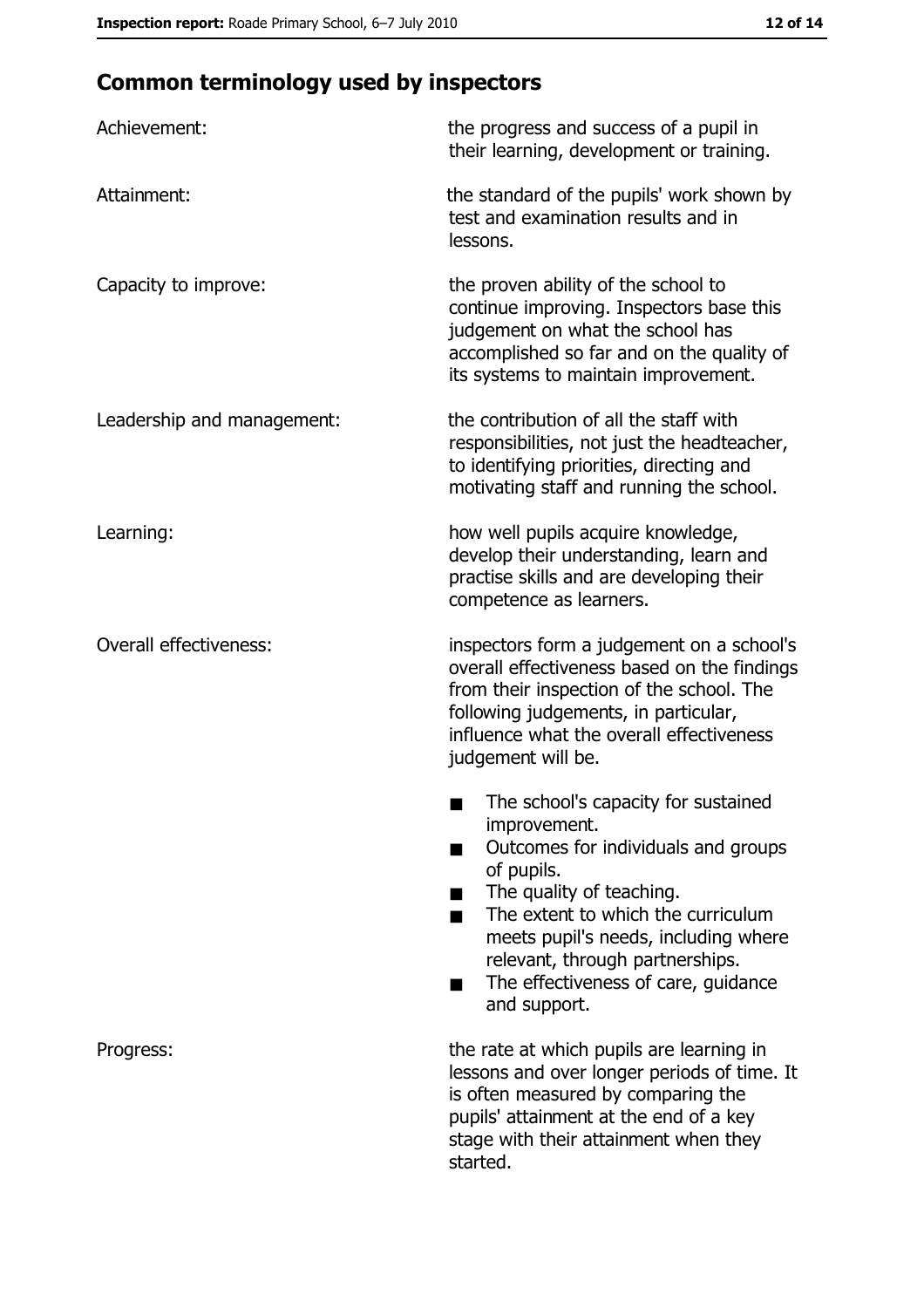This letter is provided for the school, parents and carers to share with their children. It describes Ofsted's main findings from the inspection of their school.



8 July 2010

Dear Pupils

Inspection of Roade Primary School, Northampton, NN7 2NT

Thank you for taking the time to talk to me and my colleague when we visited your school. This letter is to tell you about what we found during our visit. You are certainly at a good school.

What a great curriculum! Visits from time travellers, hot air balloons on the playground, and trips to the coast - to name just a few of your experiences this year. It is very clear from talking to you, visiting lessons and looking at your work how much you enjoy these activities, and how much they make you want to work hard at school. Everyone we spoke to said how thoughtful and well mannered you are, and we agree. Your behaviour in school is excellent, and you are very positive and want to learn a lot of new skills and knowledge.

The excellent curriculum, the good teaching, and the outstanding care, guidance and support the school gives you, all help you to make good progress.

All at the school are very ambitious about giving you the best education they can, so I have made a few suggestions to the headteacher and the governing body about how they can make even clearer plans to improve the school. You can help too, by continuing to be enthusiastic and by playing a full part in all of the events the school offers.

We enjoyed being in your school, and hope that in the future it is even more successful in helping you to do as well as you possibly can.

Yours sincerely

Christopher Parker

Lead inspector